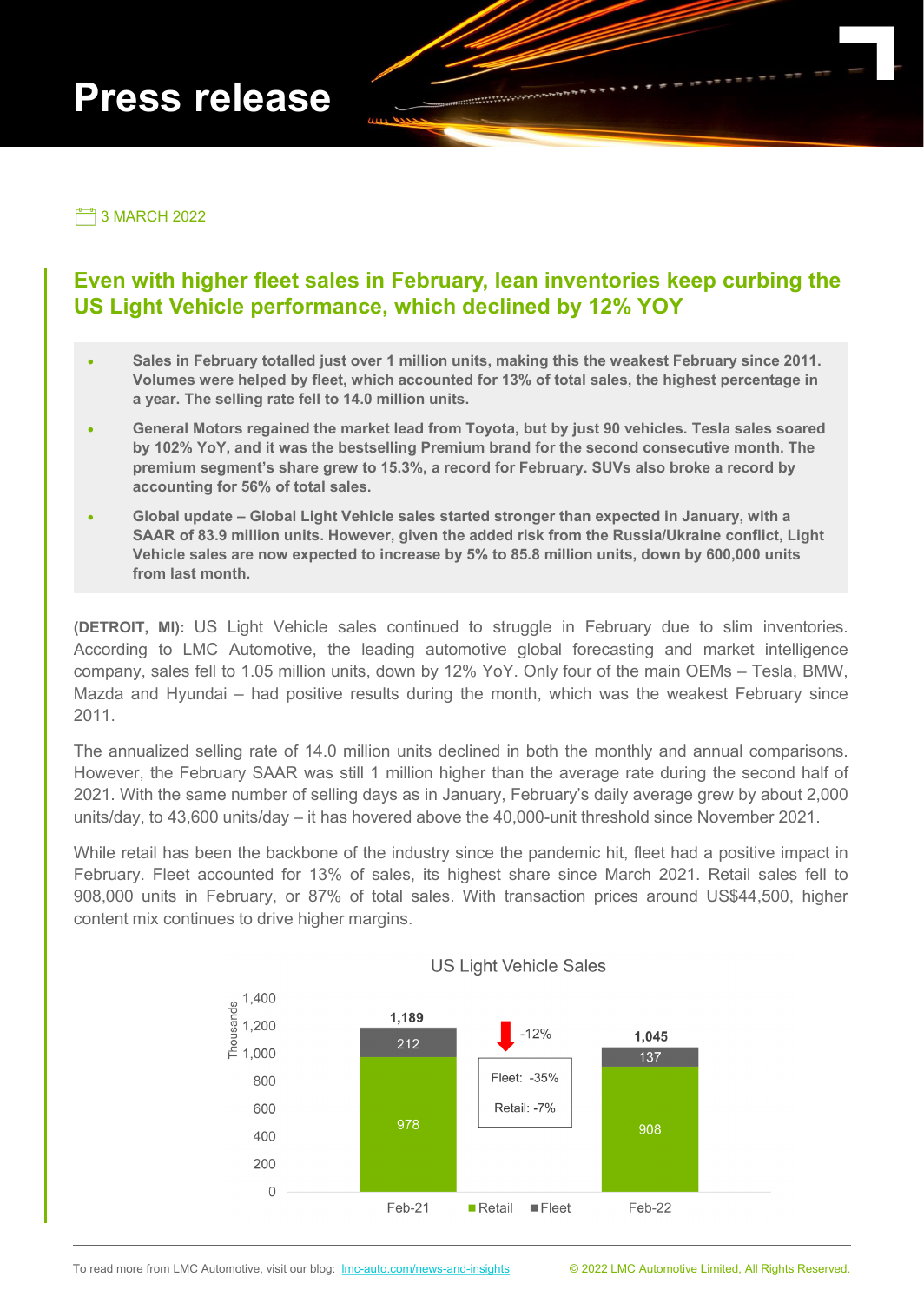

#### **Augusto Amorim, Senior Manager, Americas Vehicle Sales Forecasts, LMC Automotive, adds:**

"General Motors finally regained the market leadership in February, but it was ahead of Toyota by just 90 units. Yet, GM's 15.6% market share was its lowest-ever for a month of February. Despite this title loss, Toyota's RAV4 was the bestselling Light Vehicle, ahead of the F-150 by more than 6,000 units. The RAV4 helped Compact SUVs to be the top-selling segment – and SUVs to account for 56% of total sales. In the Premium market, Tesla was ahead of BMW for the second consecutive month. Tesla's volumes doubled from a year ago and drove the Premium gain of 1.5 pp of market share, to a February record of 15.3%."



Light Vehicle sales in February reversed some strength exhibited in January. In addition, North American production levels were lower than expected in January and disruptions continue to impact vehicle supply. We have trimmed the outlook for US Light Vehicle sales by 50,000 units, bringing the 2022 down to 15.8 million units. There remains a moderate level of risk in the second half of the year, given that the level of improvement in both retail and fleet may be too strong if supply does not stabilize. Vehicle inventory levels remain depressed and are not expected to improve materially before the end of the year.

We have delayed some fleet recovery in early 2023 to later in 2023. However, our forecast for 2023 remains at 16.9 million units, an increase of 7% from 2022. Fleet sales recovery are still expected to outpace retail in 2023, with fleet accounting for 16% of total sales.